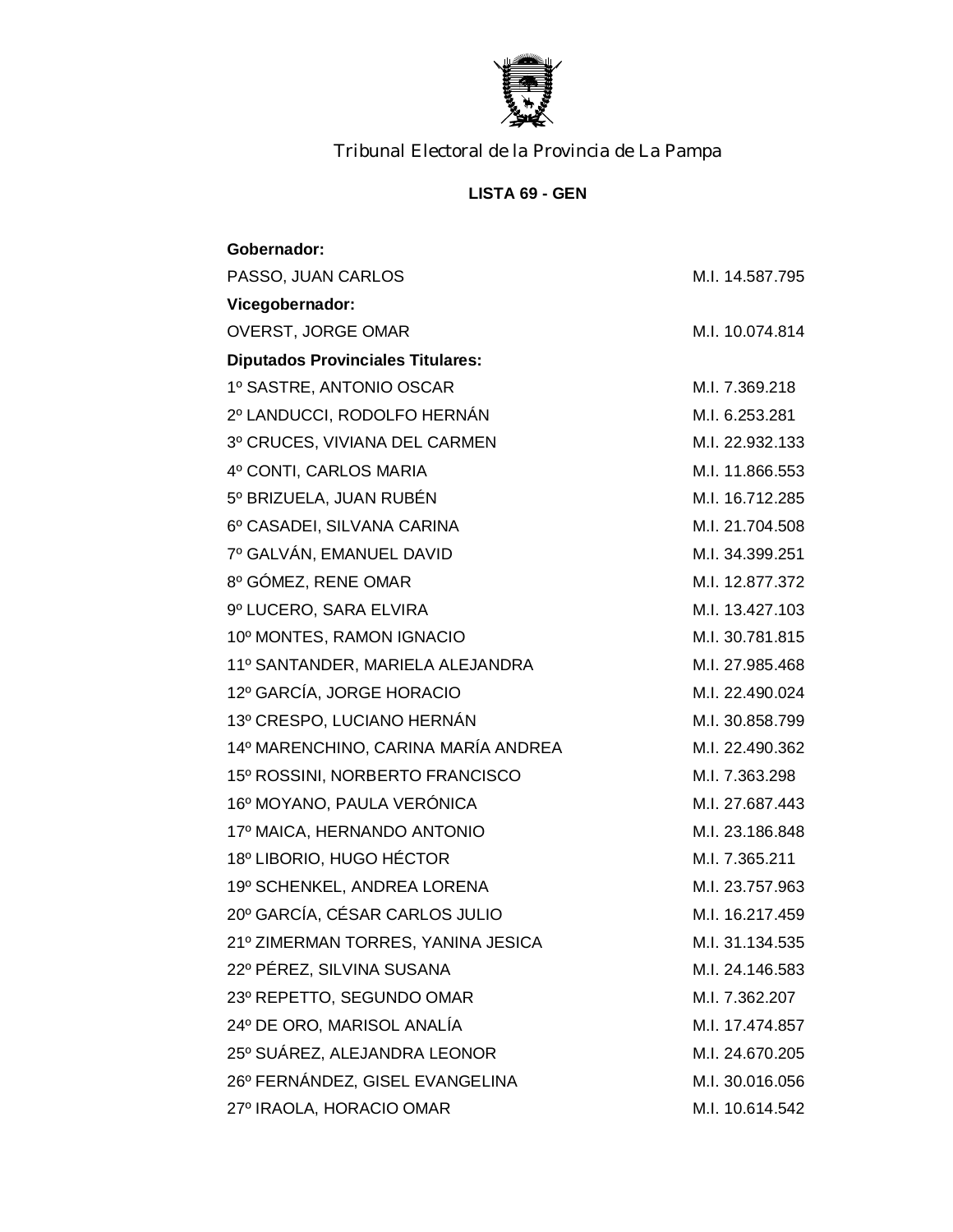

| 28º RIVERO, JUSTINA                      | M.I. 12.877.199 |
|------------------------------------------|-----------------|
| 29º TRECCO, RUTH LORENA NATALIA          | M.I. 29.100.231 |
| 30° GANGA, JUAN ANTONIO                  | M.I. 7.345.418  |
| <b>Diputados Provinciales Suplentes:</b> |                 |
| 1º SASTRE, DANIELA LORENA                | M.I. 22.936.642 |
| 2º SORIA, YANINA MARIEL                  | M.I. 34.475.547 |
| 3º CANDIA, NORMA BEATRIZ                 | M.I. 24.995.026 |
| 4º PEREIRA, JORGE ABEL                   | M.I. 25.522.165 |
| 5º CHAVES, ZULEMA VIVIANA                | M.I. 23.081.314 |
| 6º PASTRANA, HUGO DANIEL                 | M.I. 16.352.654 |
| 7º FERREYRA, YANINA SOLEDAD              | M.I. 31.942669  |
| 8º GREPPI, SERGIO NORBERTO               | M.I. 20.108.252 |
| 9º ROSAS, FERNANDO ÁNGEL                 | M.I. 14.848.893 |
|                                          |                 |

## **MACACHÍN**

| Intendente:                       |                 |
|-----------------------------------|-----------------|
| SAN JUAN, LAURA                   | M.I. 16.217.463 |
| <b>Concejales Titulares:</b>      |                 |
| 1º OÑATIVIA, GERMÁN               | M.I. 20.673.830 |
| 2º LUJÁN ACOSTA, DIEGO DANIEL     | M.I. 27.074.962 |
| 3º SIMON, MÓNICA LILIANA          | M.I. 20.198.889 |
| 4º MARCOS, GISELLA EVANGELINA     | M.I. 28.982.339 |
| 5º SLOBODIANIUK, NORBERTO RENÉ    | M.I. 13.415.283 |
| 6º CAMARGO, MILENA SOLEDAD        | M.I. 33.922.546 |
| 7º FURCH, EMMANUEL DAMIÁN EDGARDO | M.I. 32.818.589 |
| 8º MARCOS, MIRTA NÉLIDA           | M.I. 13.046.692 |
| <b>Concejales Suplentes:</b>      |                 |
| 1º ALLENDE, LAURA EVANGELINA      | M.I.21.096.201  |
| 2º ACIZZA, AÍDA GRACIELA          | M.I 20.242.027  |
| 3º MONTESINO, DORIS MERCEDES      | M.I.32.442.733  |
| 4º PAGOLA, RUBÉN OSCAR            | M.I.20.475.970  |

**SANTA ROSA**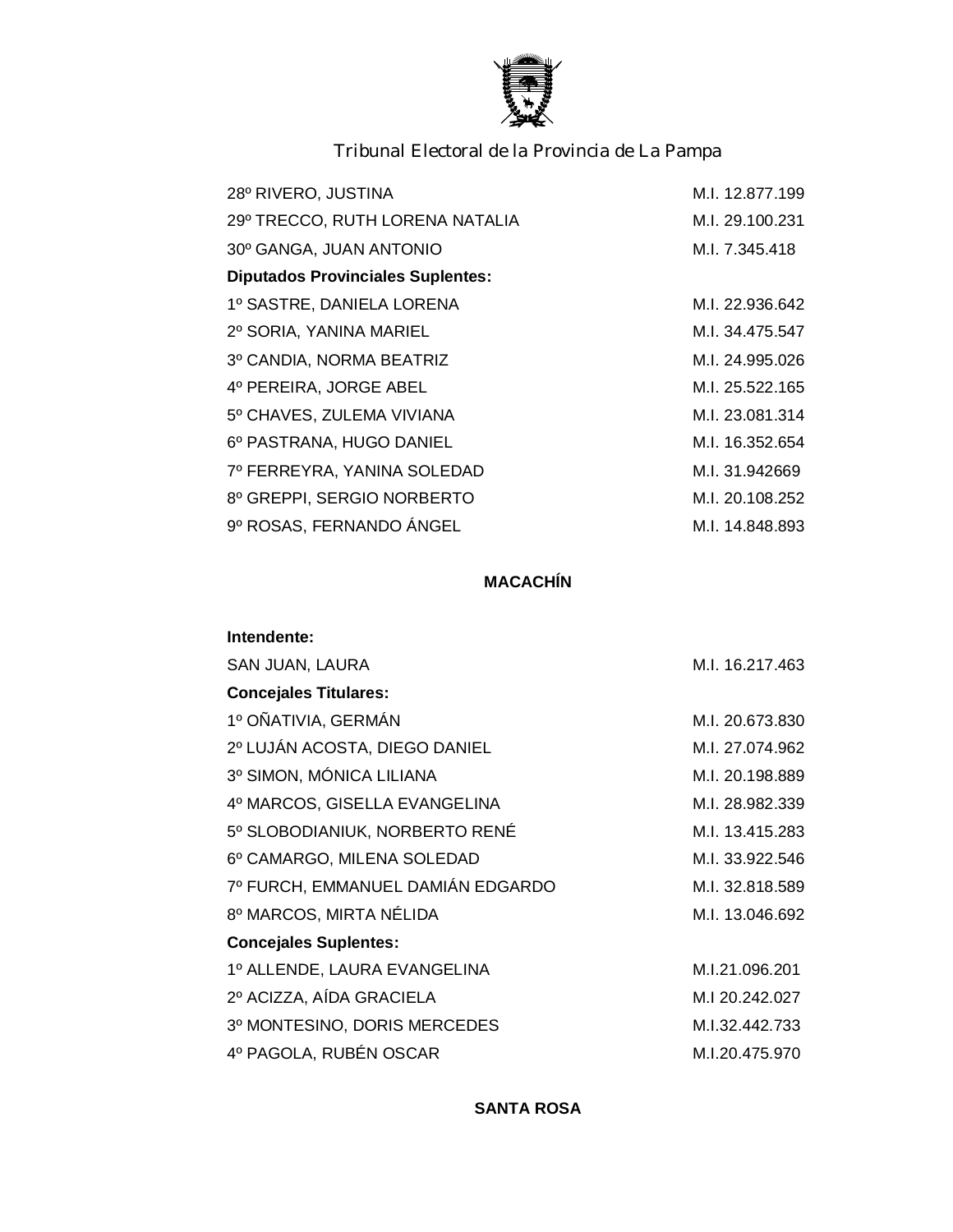

| Intendente:                        |                 |
|------------------------------------|-----------------|
| DI LISCIA, GUILLERMO JOSÉ          | M.I. 12.608.303 |
| <b>Concejales Titulares:</b>       |                 |
| 1º PORRAS, GUSTAVO ALBERTO         | M.I. 14.341.355 |
| 2º CAPPELLO, PATRICIA ZORAYA       | M.I. 26.377.738 |
| 3º MOREYRA, JUAN ALBERTO           | M.I. 24.276.039 |
| 4º RASCH, TANIA                    | M.I. 26.953.443 |
| 5º LIHOUR, JUAN OVIDIO             | M.I. 12.877.334 |
| 6º VARGAS DOMÍNGUEZ, SILVIA SORAYA | M.I. 18.331.416 |
| 7º SCHWAB, JOSÉ ANTONIO            | M.I. 22.936.963 |
| 8º GÓMEZ, OLGA MARÍA ISABEL        | M.I. 13.956.777 |
| 9º ZIMERMAN TORRES, SILVIA LILIANA | M.I. 25.851.034 |
| 10º FERNÁNDEZ, CLAUDIO FABIÁN      | M.I. 21.430.399 |
| 11º OSTOY, LILIANA ESTER           | M.I. 13.145.585 |
| 12º BAZAN, MARÍA ISABEL            | M.I. 25.160.120 |
| <b>Concejales Suplentes:</b>       |                 |
| 1º OBREGON, CESAR RUBÉN            | M.I. 18.270.683 |
| 2º RASSE, MARÍA CRISTINA           | M.I. 11.851.902 |
| 3º GÓMEZ, VERÓNICA ELISABET        | M.I. 27.474.966 |
| 4º SÁNCHEZ, RAMÓN OSCAR            | M.I. 14.264.814 |
| Juez de Paz Titular:               |                 |
| RAMOS, AURORA                      | M.I.6.353.026   |
| <b>Jueces de Paz Suplentes:</b>    |                 |
| 1º IBARRA, MARÍA ISABEL            | M.I.14.625.043  |
| 2º PERALTA POKEMAIER, MIRTA RAQUEL | M.I.22.490.124  |

**LA ADELA**

## **Intendente:**

| ÁLVAREZ, RICARDO             | M.I. 13.329.598 |
|------------------------------|-----------------|
| <b>Concejales Titulares:</b> |                 |
| 1º CARRERA, GUSTAVO ROBERTO  | M.I. 17.647.037 |
| 2º MARTÍNEZ, JUAN ALEJANDRO  | M.I. 14.741.909 |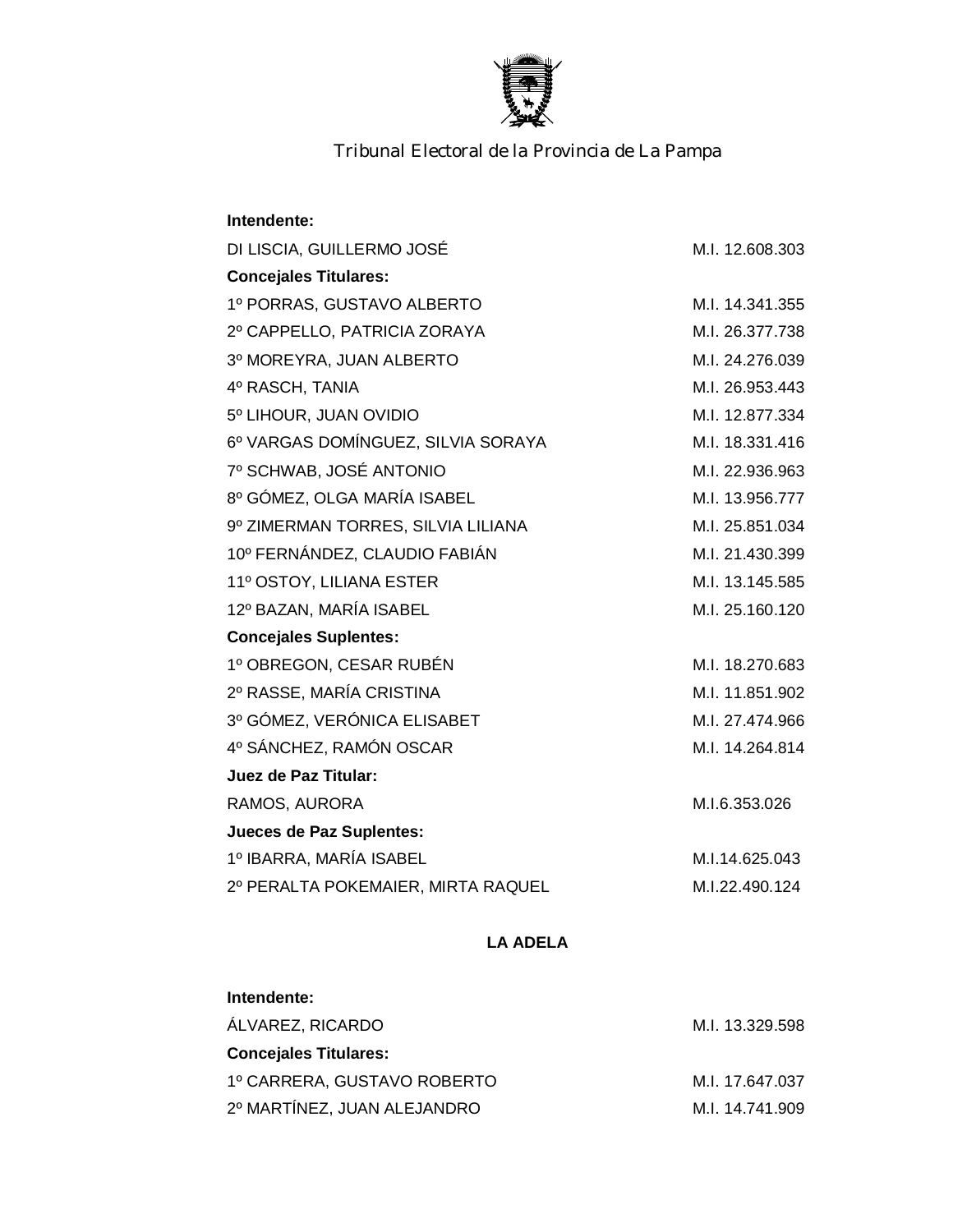

| 3º RAGNI, MÓNICA SUSANA                | M.I. 26.456.630 |
|----------------------------------------|-----------------|
| 4º BENÍTEZ DEL PORTICO, BETIANA ESTHER | M.I. 32.586.495 |
| 5º VILLAVICENCIO, RAÚL EDGARDO         | M.I.21.909.894  |
| <b>Concejales Suplentes.</b>           |                 |
| 1º SOTO, LIDIA NORMA                   | M.I. 13.459.361 |
| 2º BAEZA ACOSTA, JOSÉ LUIS             | M.I. 33.239.005 |
| 3º FERNÁNDES, GRACIELA KARINA          | M.I. 23.571.452 |
| Juez de Paz Titular:                   |                 |
| SALAMANQUES, CLAUDIA VANESA            | M.I. 30.878.053 |
|                                        |                 |

## **VÉRTIZ**

| Intendente:                       |                 |
|-----------------------------------|-----------------|
| GANGA, ADRIANA SILVIA GRACIELA    | M.I. 13.191.156 |
| <b>Concejales Titulares:</b>      |                 |
| 1º DEMAGISTRIS, SASHA DIAMELA     | M.I. 35.158.541 |
| 2º FUENTES, NATACHA               | M.I. 27.697.700 |
| 3º CRESPO, LEONARDO JAVIER        | M.I. 28.015.798 |
| <b>Concejales Suplentes:</b>      |                 |
| 1º GONZÁLEZ, LUIS RICARDO NICOLÁS | M.I. 37.016.735 |
| 2º ANDRADA, LEANDRO ESTANISLAO    | M.I. 36.220.655 |
| Juez de Paz Titular:              |                 |
| GONZÁLEZ, HÉCTOR RICARDO          | M.I. 20.315.998 |
| Jueces de Paz Suplentes:          |                 |
| 1º PREGNO, ANA CATALINA           | M.I. 5.241.815  |
| 2º PASSO, FABIANA BEATRIZ         | M.I. 18.530.921 |

### **EDUARDO CASTEX**

## **Intendente:**

| MARUELLI, ROMINA AYELEN  | M.I. 36.313.476 |
|--------------------------|-----------------|
| Concejales Titulares:    |                 |
| 1º GARCÍA, MARÍA TERESA  | M.I. 4.975.887  |
| 2º TOCCI, CARLOS EMANUEL | M.I. 33.477.503 |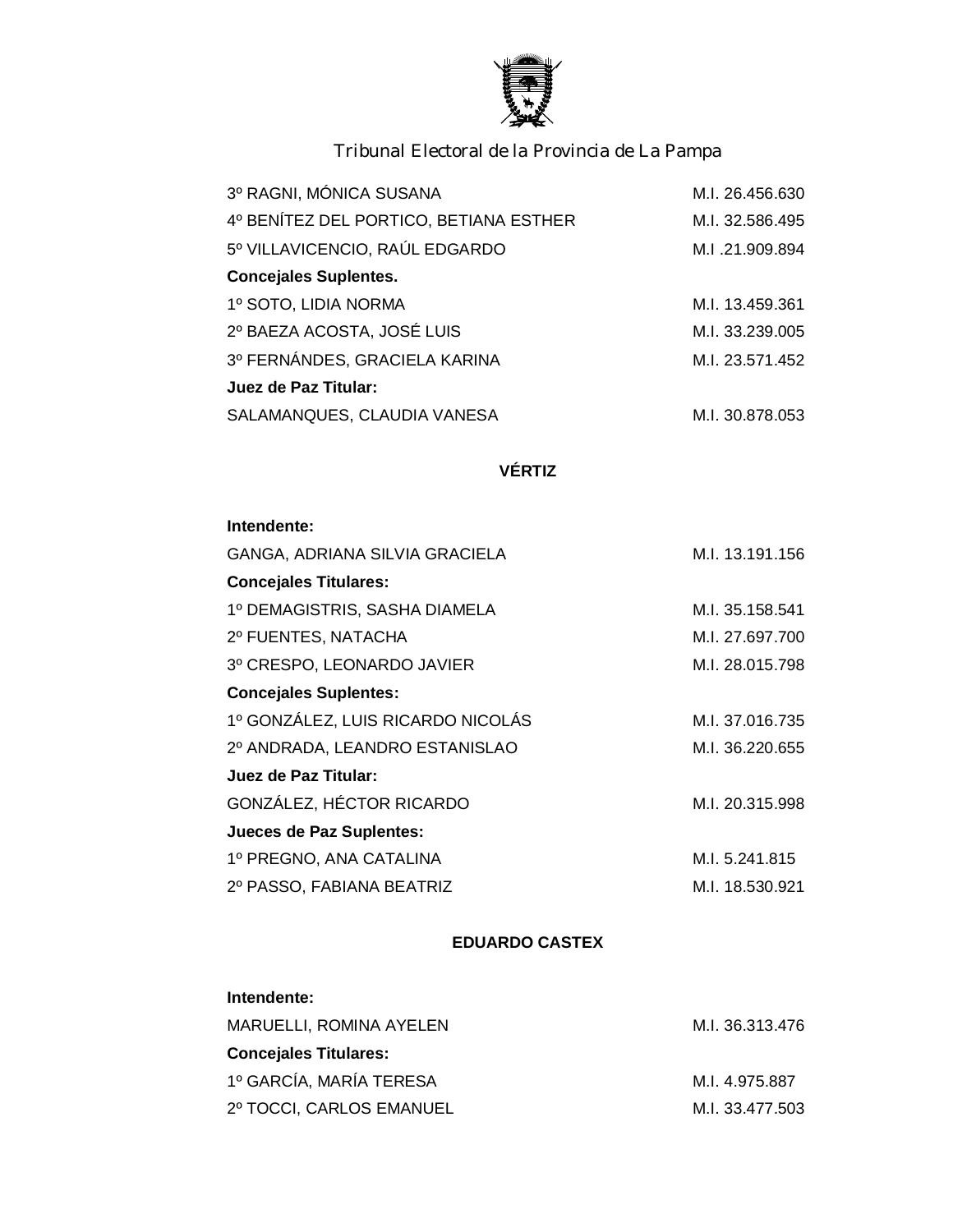

| 3º HEINZ, RUBÉN OSCAR        | M.I. 13.441.846 |
|------------------------------|-----------------|
| 4º ORELLANO, NATALIA CARINA  | M.I. 24.056.354 |
| 5º BRUNO, ADRIÁN ARIEL       | M.I. 22.154.632 |
| 6º HEIM, LUIS OSVALDO        | M.I. 21.429.491 |
| 7º WINSCHEL, ROXANA ELIZABET | M.I. 35.240.387 |
| 8º CISTERNA, CAROLA NATALIA  | M.I. 30.496.443 |

#### **GENERAL PICO**

# **Intendente:** INCHAURRONDO, SERGIO JAVIER M.I. 18.498.889 **Concejales Titulares:** 1º ODERIZ, JOSÉ MARTÍN M.I .24.897.743 2º VILCHEZ, ROSANA ESTHER M.I. 24.827.023 3º VIVAS, MARÍA VANESA M.I. 26.507.856 4º DEL CAMPO, CARLOS OSVALDO M.I. 28.544.505 5º VILLANUEVA, ARACELI BETINA M.I. 32.073.724 6º MONTERO, FACUNDO NICOLÁS M.I. 39.931.271 7º MARTÍNEZ, EDGAR RAÚL M.I. 13.737.822 8º SILVA TORRES, ALEJANDRA CECILIA M.I. 33.454.620 9º INCHAURRONDO, ALEXIS JAVIER M.I. 33.775.747 10º NEIMANN, IVÁN RODOLFO M.I. 38.808.096 11º BALLARI, GLADIS MIRTA M.I. 5.687.315 12º VILCHEZ, JUAN CARLOS M.I. 7.363.246 **Concejales Suplentes:** 1º FLORES, NOELIA VANINA MEDICINES EN 1988-1994 M.I. 28.544.594 2º CARRUM, GIOVANA AJELET M.I. 37.034.269 3º BONGIOVANNI, ANALÍA SILVANA M.I. 25.472.309 4º ARGUELLO ÁVILA, LEANDRO OMAR M.I. 28.237.937 5º TOLOSA BARRETO, VANESA LORENA M.I. 31.600.890 6º GIACOBBE, SILVIA ADRIANA M.I. 21.704.478 7º INCHAURRONDO, GERARDO GUILLERMO M.I. 26.563.370 **Juez de Paz Titular:** CARRUM, MIGUEL ÁNGEL MEDICAL MEDICAL M.I. 17.121.945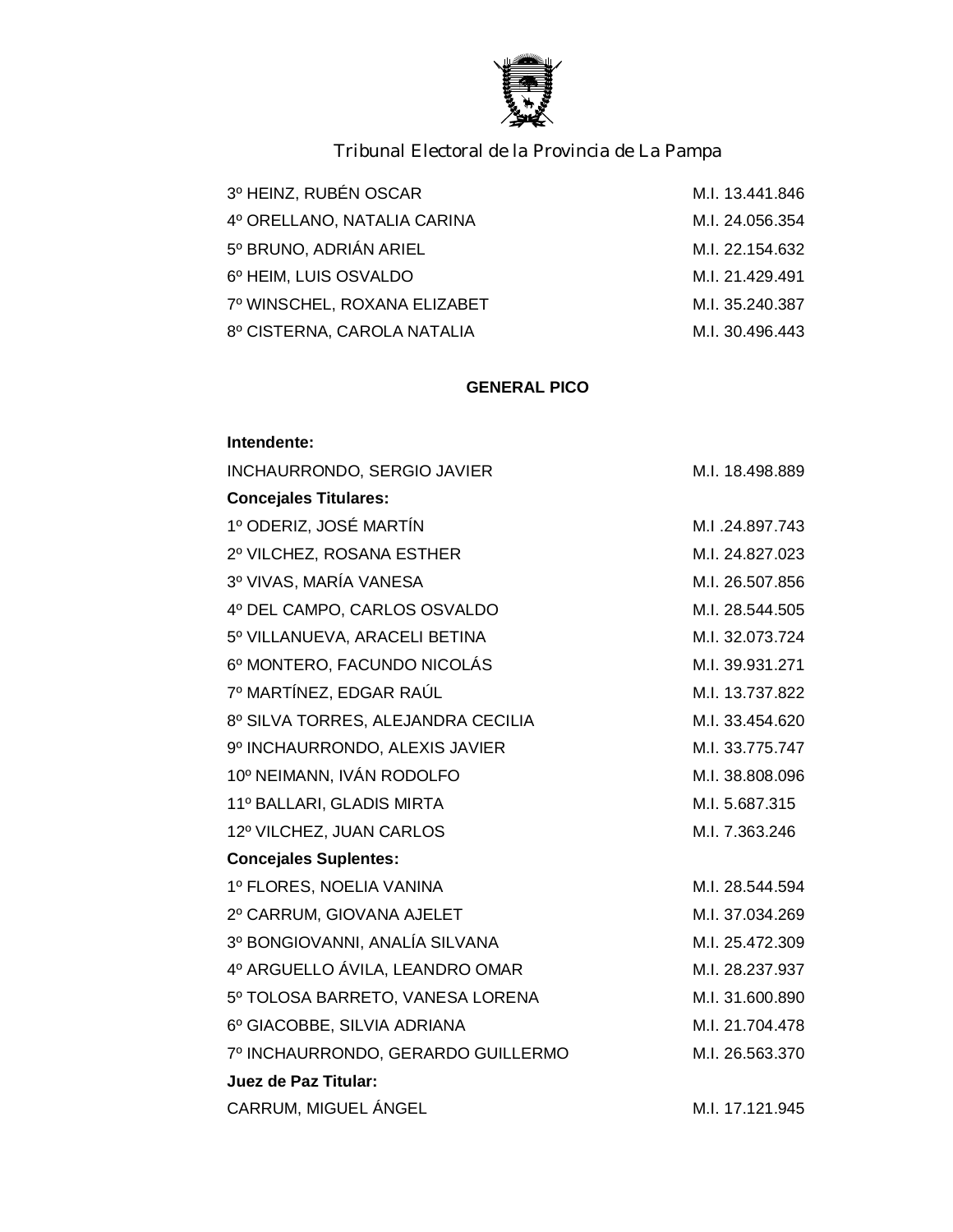

| Jueces de Paz Suplentes:     |                 |
|------------------------------|-----------------|
| 1º RODRÍGUEZ, CARINA CLAUDIA | M.I. 24.499.794 |
| 2º LEDESMA, JORGE MARTÍN     | M.I. 16.398.544 |

## **VEINTICINCO DE MAYO**

## **Concejales Titulares:**

| M.I. 37.826.386 |
|-----------------|
| M.I. 24.020.073 |
| M.I. 36.201.515 |
| M.I. 21.429.296 |
| M.I. 20.917.135 |
| M.I. 38.037.064 |
| M.I. 37.397.344 |
| M.I. 39.053.993 |
|                 |
| M.I. 37.397.362 |
| M.I. 37.397.366 |
|                 |

### **INGENIERO LUIGGI**

#### **Intendente:**

| M.I. 17.959.955 |
|-----------------|
|                 |
| M.I. 20.386.140 |
| M.I. 16.618.236 |
| M.I. 31.192.825 |
| M.I. 18.718.728 |
| M.I. 31.600.888 |
| M.I. 4.877.811  |
| M.I. 33.454.671 |
| M.I.29.167.219  |
|                 |
| M.I. 10.342.574 |
|                 |